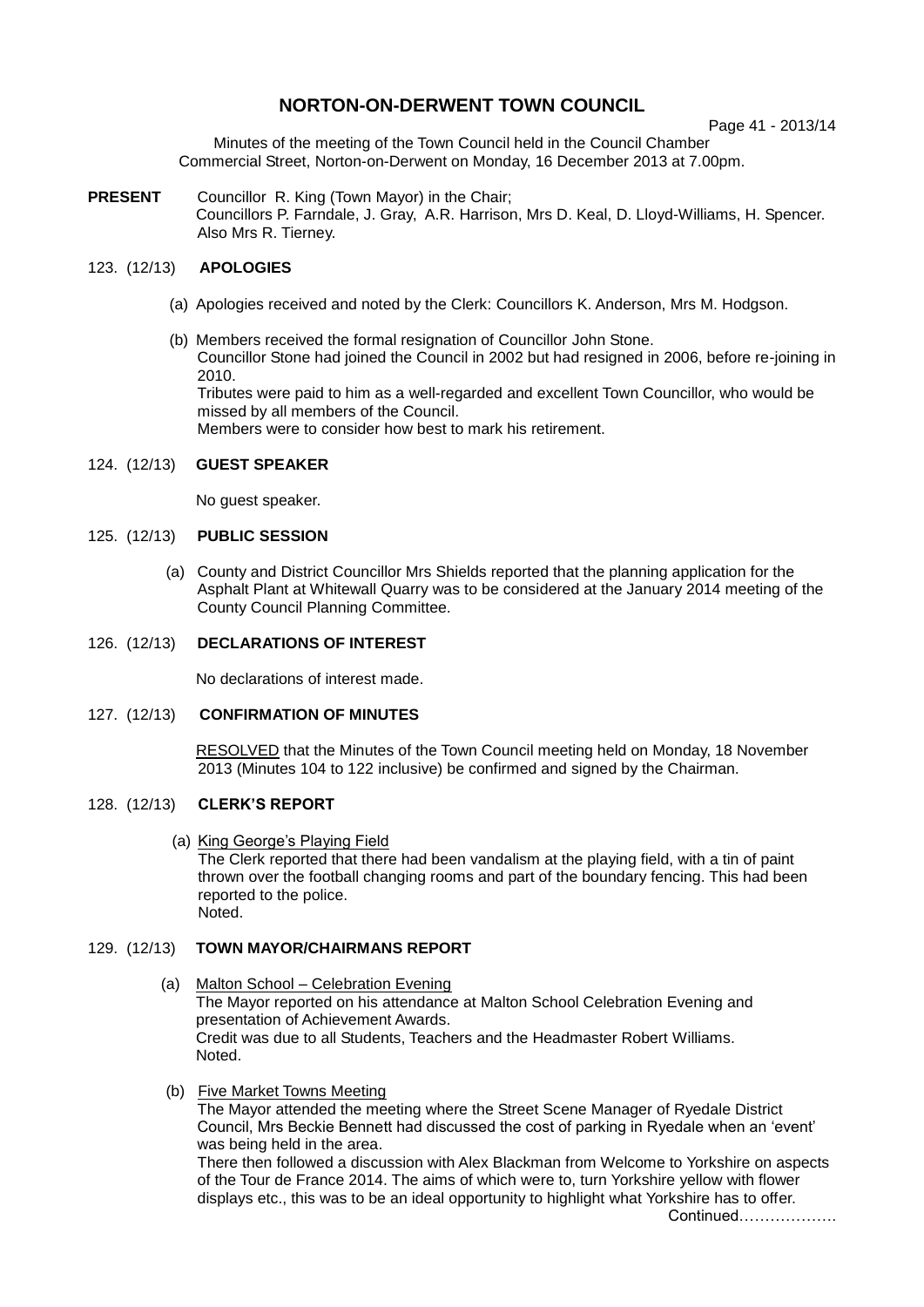## 129. (12/13) **TOWN MAYOR/CHAIRMANS REPORT** (continued)

#### Five Market Towns Meeting (continued)

The Tour de France it was claimed was the largest annual sporting event, and there was a catchment area of about 80miles for accommodation.

A discussion followed on how the five towns might be able to promote the event. Noted.

(c) Ryedale Community Leisure Centre

The Mayor reported on his attendance at a meeting of the Bowls Club Committee and stated that the offer of a bowls challenge was still on the agenda. Noted.

(d) Ryedale Cameras in Action

The Mayor had attended the meeting of the Cameras in Action Committee, and reported that the proposals for updating were very much still 'works in progress. There was to be a further meeting in January when the Mayor would report back. Noted.

(e) Christmas Lights Switch on

The Mayor thanked all concerned with ensuring the lights switch on was successful, he especially paid a thank you to Councillor Mrs Keal for collecting goods from the traders and businesses of Norton, he also highlighted the generosity of all who had donated. This event was one that he would personally like to see grow although it would cost money, he would also like to see County Bridge with lights once more, as it was a bridge between the two towns. Noted.

(f) Christmas Tree Festival – St Peter's Church

The Mayor had attended the festival where there had been a display of nearly 30 Christmas trees decorated by organisations from the local community. Credit was due to Reverend Rachel Hirst for organising the event. Thanks were also due to Councillor Mrs Keal for entering a tree on the Town Councils behalf. Noted

#### (g) Light up a Life Service The Mayor had attended the 'blessing of the tree' in Malton Market Place, which was in aid of St Catherine's Hospice. Noted.

#### (h) Derwent Valley Swimming Gala The Mayor reported on his attendance at the annual Swimming Gala and presentation of prizes. Noted.

### 130. (12/13) **FINANCIAL MATTERS**

- (a) Accounts paid and for payment The Clerk reported that accounts nos. 161 to 169 inclusive, amounting to £5535.24, had been paid since the last meeting of the Council. RESOLVED that account nos. 170 to 174 inclusive, amounting to £16345.11 be paid. Cheques were drawn and signed accordingly.
- (b) Financial report The Clerk's financial report for the period 01.11.13 to 30.11.13 was received.
- (c) Budgetary monitoring The Clerk's report for the period ending 30 November 2013 was received.

Continued……………….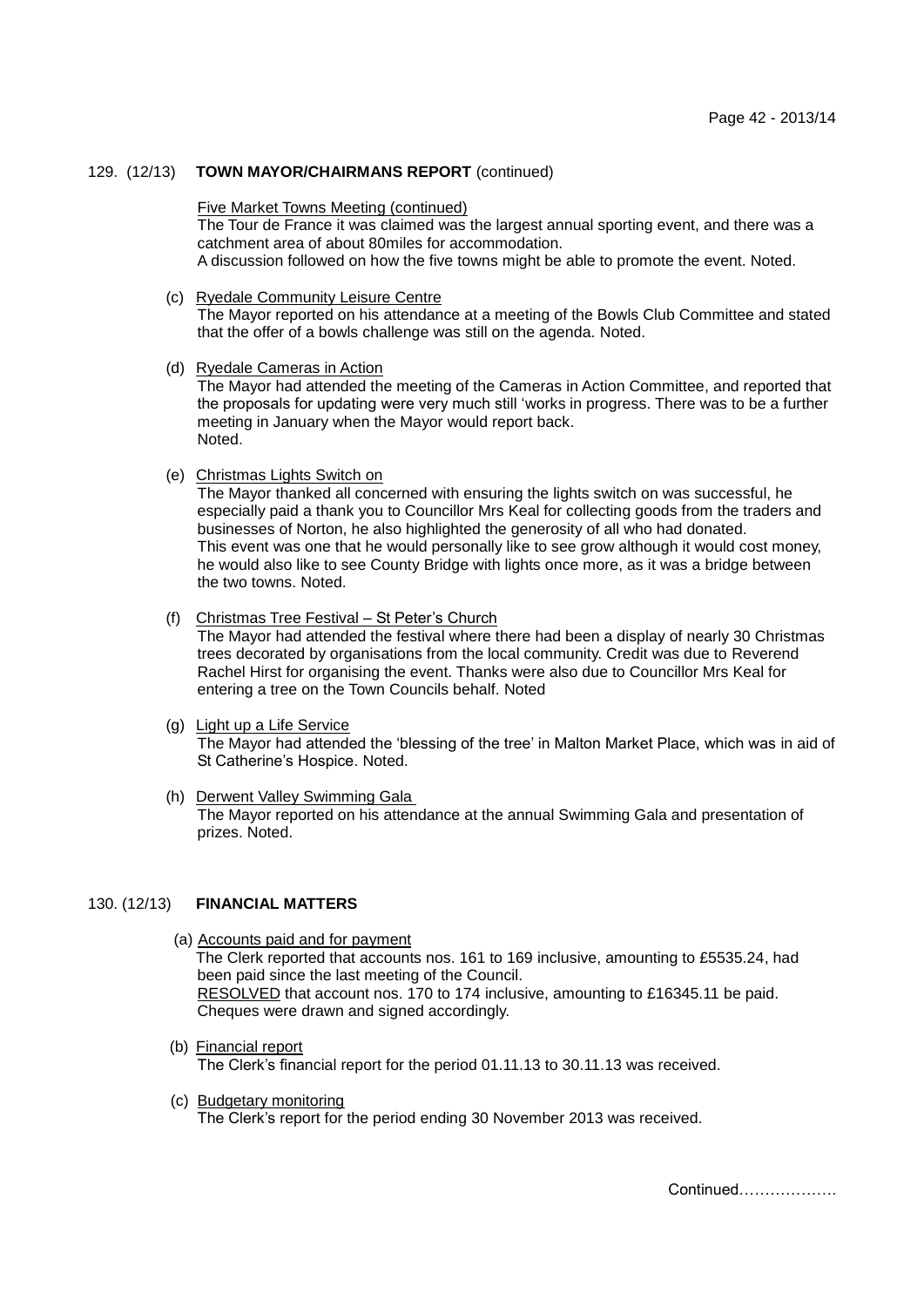# 130. (12/13) **FINANCIAL MATTERS** (continued)

## (d) Budget Estimates and Required Precept for 2014/15

 The Clerk had circulated a report and draft budget appended 1 to the Minutes, setting out the forecast out-turn for the 2013/14 budget, and the draft estimates for the 2014/15 budget, along with options for the Precept for 2014/15.

- (i) RESOLVED the budget for 2014/15 to be £116,775 slightly lower than for 2013/14.
- (ii) RESOLVED the Precept required for the year 2014/15 to be £112,000 an increase of £10,000.

With the Grant from Ryedale of £5883.55 the Precept asked for to be £106,116.45 Based on Ryedale District Councils Band 'D' Equivalent the tax for Norton residents works out at the following:

Av. Properties 2360.87, precept asked for £106,116.45 = £44.95 band D Tax + 9.58%

(iii) RESOLVED to carry forward to 2014/15 the Grants received for the following:

| <b>Balance for Skatepark</b> | £19,468 |
|------------------------------|---------|
| Riverside                    | £8,912  |
| Town Signs                   | £6,326  |

# 131. (12/13) **PLANNING MATTERS**

 (a) Planning applications referred to the Town Council by Ryedale District Council, for comment and/or recommendation were dealt with as follows: -

11/00927/MOUT Erection of retail units (Use Class A1), offices (Use Class B1), petrol filling station, car park and associated landscaping (Revised Details). Car Park, Wentworth Street, Malton. For GMI Holbeck Land (Malton) Ltd. RESOLVED Recommend Refusal on the following grounds;

- This would be a significant overprovision of retail capacity within both Malton and Norton. The proposal would be likely to attract a store providing a very wide range of goods which would most likely be detrimental to a wide range of local independent retailers.
- Access and congestion of the local road network. From Norton this proposed development can only make access through the towns even worse especially considering the issues that exist in Castlegate now. The proposed access for the store itself coming off Pasture Lane is in the opinion of the Town Council totally inappropriate as this road is already heavily used with both Primary Schools being situated on it, and being the link to the Secondary School. It is felt that Pasture Lane does not have sufficient capacity to accommodate the expected number of vehicles.
- Long Stay parking provision, must be seen as a vital element for any town and its workforce, to significantly reduce that provision can only be detrimental to the town. With the car park in Norton having to bear a greater share of long stay parking than can be accommodated.
- Through the work on the Draft Neighbourhood Plan, the public consultation results clearly showed that the vast majority of responses were against this sort of large retail development on this site.

13/01322/73A Variation of condition 21 of approval 07/01116/FUL dated 11.06.2008 as amended by 13/01225/AMEND dated 08.11.2013 to allow the substitution of originally approved plans 3957/02 Main Barn 3957/03 Main Barn and 3957/04 Main Barn by Drawing Nos PL02 Rev B; Proposed Floor Plans, PL03 Example Section and PL05 Rev B; Proposed Elevations. Sutton Farm, Langton Road, Norton. For Palladian (York) Ltd ( Mr Simon Gibbons) RESOLVED Recommend Refusal on the grounds that this is a historic building and should not be altered in any way.

Continued……………….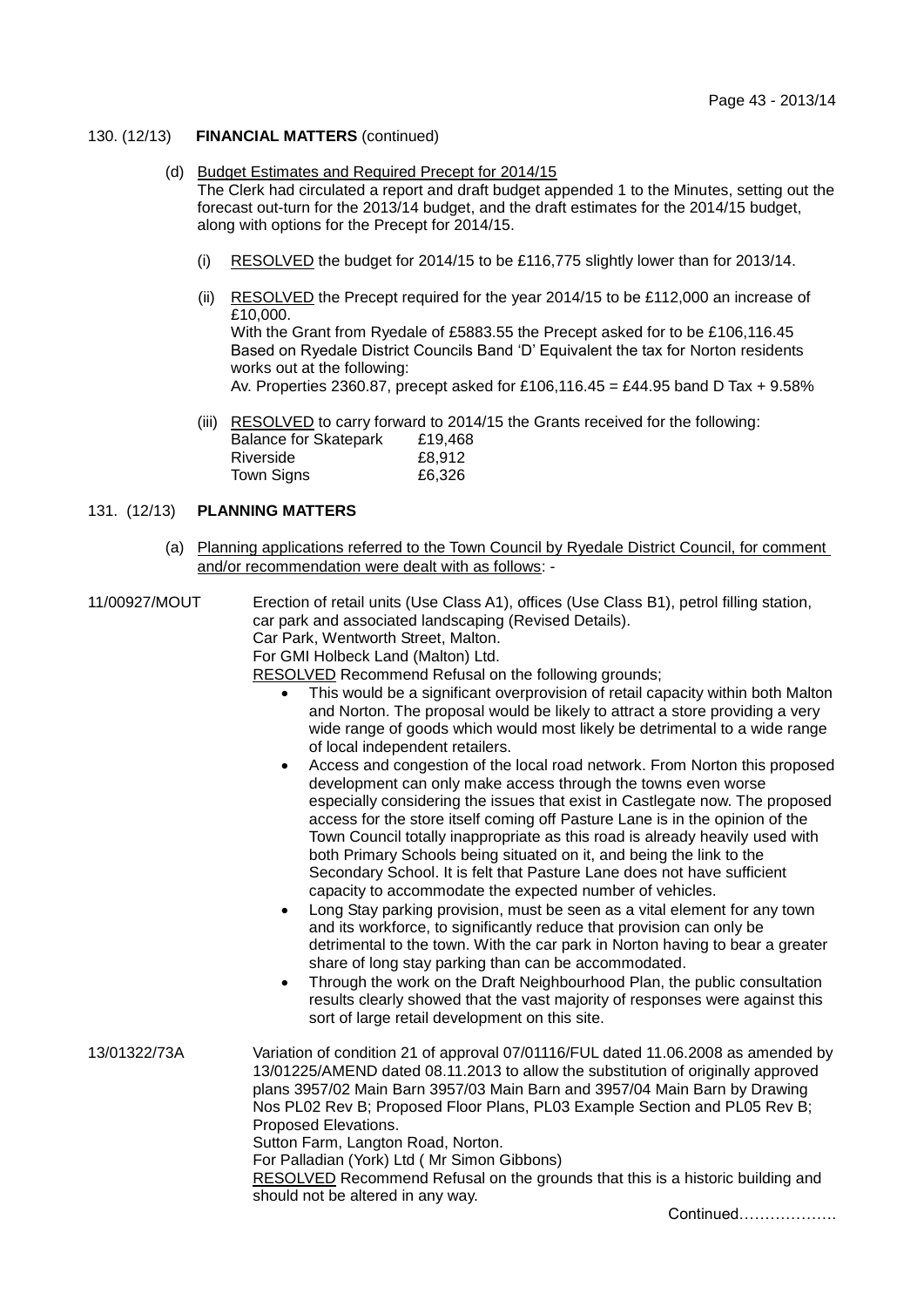## 131. (12/13) **PLANNING MATTERS** (continued)

| 13/01357/FUL | Demolition of workshop                        |
|--------------|-----------------------------------------------|
|              | Building Adj to 27 Commercial Street, Norton. |
|              | For Mr Paul Sedman                            |
|              | RESOLVED Recommend Approval.                  |

(b) Planning decisions notified by Ryedale District Council:

- Approved<br>13/00005/FUL Erection of 2no. four bed dwellings, 3no. three bed dwellings and 4no. two bed dwellings on plots 65-69 and additional plots 187-190 to replace the existing approved layout for these plots under 09/00829/MFUL dated 05.01.2011 Land at Westfield Nurseries, Scarborough Road, Norton.
- 13/00006/MFUL Erection of 1no. four bed dwelling, 10no. three bed dwellings, 7no. two bed dwellings and 4no. one bed dwellings on plots 87 and 88, 98-107, 114-118 and additional plots 191-197 to replace existing approved layout for these plots under 09/00829/MFUL dated 05.01.2011 Land at Westfield Nurseries, Scarborough Road, Norton.
- 13/00950/FUL Erection of 3no 4 bedroom detached dwellings, 1no. 3 bedroom detached dwelling and 2no. 3 bedroom semi-detached dwellings to plots 92-96 and additional plot 197 to replace existing approved layout for 09/00829/MFUL dated 05.01.2011 Land at Westfield Nurseries, Scarborough Road, Norton.
- 13/01283/TPO To carry out crown reduction to T1 & T2 (Willow) within TPO No. 217/1996 in accordance with submitted annotated photographs. Karro Foods Ltd Westfield Way, Norton. Planning Appeal
- 13/00498/HOUSE Erection of two storey extension to the side and demolition of existing extension. 6 Parliament Avenue Norton. The Appeal is Dismissed**.**

# 132. (12/13) **CEMETERY MATTERS**

(a) Members considered closing the Cemetery every evening and opening every morning for a trial period.

RESOLVED to close the Cemetery every evening and open every morning for a trial period of three months. With the Cemetery Manager implementing the closures cost for the three months would be minimal as they would be mainly incurred for the weekend closures. Signage to be put in place as soon as practicable for the trial to begin.

 (b) The updating of the facilities within the compound had been undertaken by the Cemetery Manager, with all the old constructions removed and made good. The Mayor made the point that it had been an excellent piece of work. There remained the washing and toilet facilities to be upgraded this was to be undertaken in the Spring of 2014.

# 133. (12 /13) **RYEDALE FIVE TOWNS**

Members received the notes from the Ryedale Five Towns meeting held on Monday, 11 November 2013 in the Council Chamber, Norton. Appended No.2 to the minutes. Noted.

## 134. (12/13) **CORRESPONDENCE**

 (a) Ryedale Safer Neighbourhoods Team – monthly crime statistics for Southern Ryedale, November 2013. For information. Noted.

Continued……………….